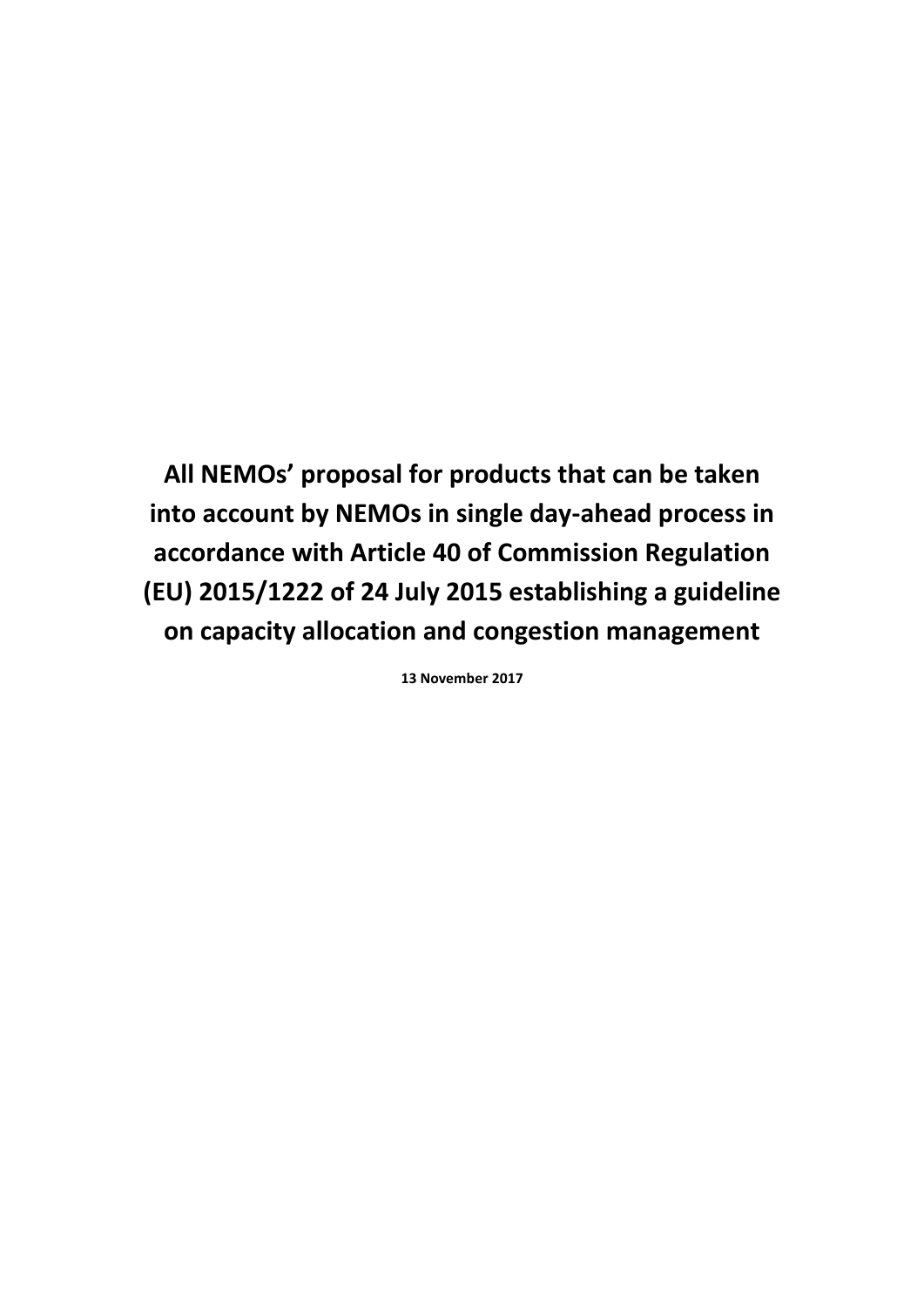#### **Whereas**

#### *Background*

- (1) This document is a common proposal developed by all Nominated Electricity Market Operators (hereafter referred to as "NEMOs") for products that can be taken into account in the single day-ahead coupling (hereafter referred to as the "DA Products Proposal") in accordance with Articles 40 of the Commission Regulation (EU) 2015/1222 of 24 July 2015 establishing a guideline on capacity allocation and congestion management (hereafter referred to as the "CACM Regulation").
- (2) In accordance with Article 40 (1) of the CACM Regulation "*No later than 18 months after the entry into force of this Regulation NEMOs shall submit a joint proposal concerning products that can be taken into account in the single day-ahead coupling. NEMOs shall ensure that orders resulting from these products submitted to the price coupling algorithm are expressed in euros and make reference to the market time. All NEMOs shall ensure that the price coupling algorithm is able to accommodate orders resulting from these products covering one market time unit and multiple market time units*."
- (3) In accordance with Articles 40(4) and 40(5) of the CACM Regulation *"By two years after the entry into force of this Regulation and every second subsequent year, all NEMOs shall consult in accordance with Article 12: (a) market participants to ensure that available products reflect their needs; (b) all TSOs, to ensure that the available products take into account operational security; (c) all regulatory authorities, to ensure that the available products comply with the objectives of this Regulation. All NEMOs shall amend the products if needed pursuant to the results of the consultation.*"
- (4) The All NEMOs' proposal for the DA Products Proposal shall be submitted to all regulatory authorities for approval by 18 months after the entry into force of the CACM Regulation – i.e. 14 February 2017. There is no obligation in the CACM Regulation for NEMOs to consult on the DA Products Proposal prior to submitting it to all regulatory authorities. However, NEMOs value stakeholder feedback on the proposals and have decided to consult.
- (5) In accordance with the Whereas (14) of the CACM Regulation *"For efficiency reasons and in order to implement single day-ahead and intraday coupling as soon as possible, single dayahead and intraday coupling should make use of existing market operators and already implemented solutions where appropriate, without precluding competition from new operators."*, the products proposed in the DA Products Proposal are based on the current coupling solutions, either implemented or under development and updated or amended where seen appropriate.
- (6) NEMOs shall establish, consistent with the Market Coupling Operator (MCO) Plan, through a NEMO Cooperation Agreement entered into by all NEMOs, a NEMO Committee and associated governance arrangements compliant with the CACM Regulation. Joint NEMO decisions and responsibilities regarding this DA Products Proposal shall be undertaken via the NEMO Committee and associated governance arrangements. As the introduction of any new or modified products may require an amendment to the price coupling algorithm, any change shall be subject to the Change Management Principles established under the All NEMOs' proposal for the price coupling algorithm and for the continuous trading matching algorithm (hereafter referred to as the "Algorithm Proposal").
- (7) Decisions of the NEMO Committee in this proposal refer to decisions of All NEMOs coordinated via the NEMO Committee.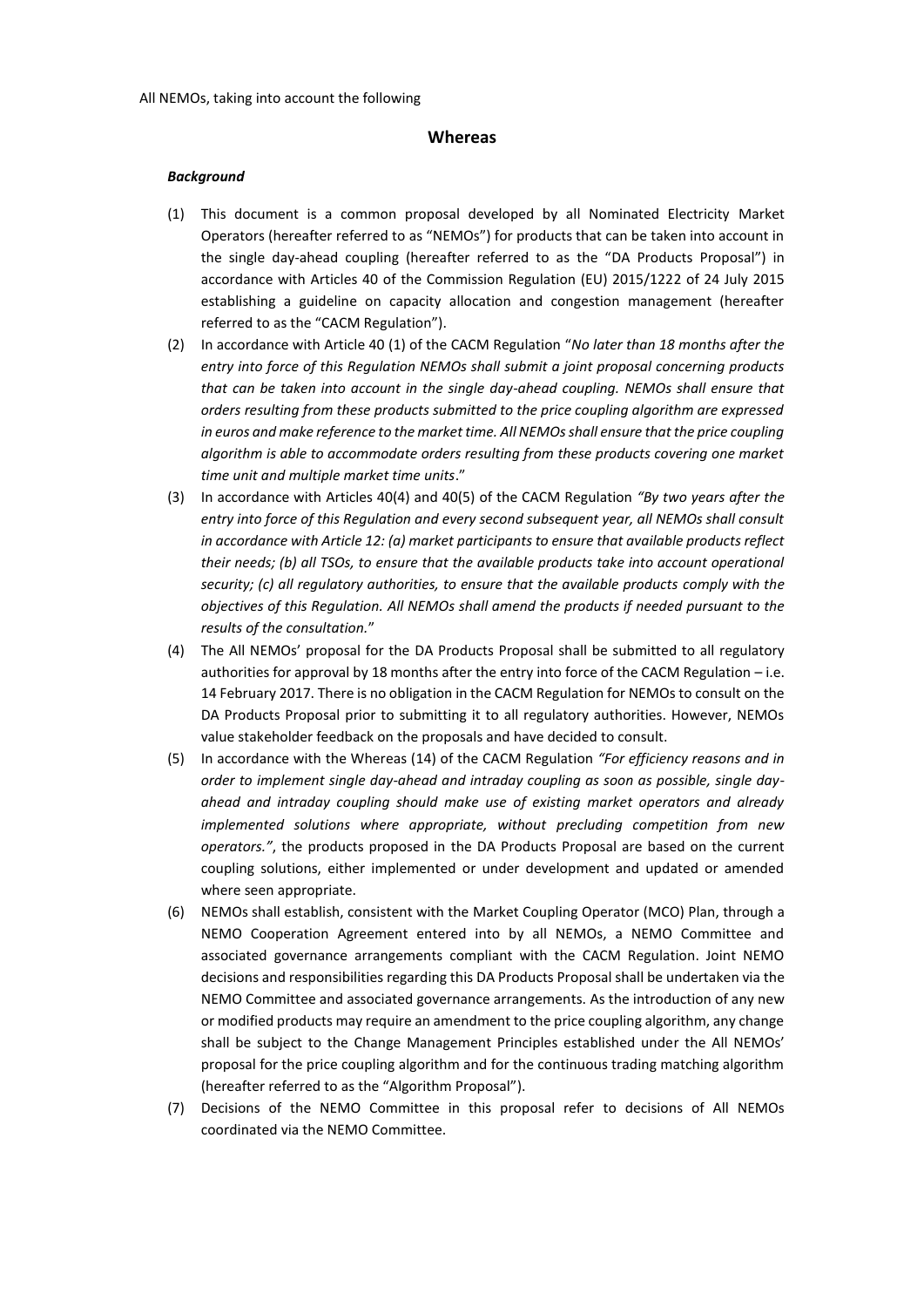#### *Impact on the objectives of CACM Regulation*

- (8) The proposed DA Products Proposal takes into account the general objectives of capacity allocation and congestion management cooperation described in Article 3 of the CACM Regulation.
- (1) By mandating the availability of a wide range of products that NEMOs are able to make available to market participants as part of Single Day Ahead Coupling (SDAC), the DA Products Proposal promotes effective competition in the generation, trading and supply of electricity to ensure that the DA Products Proposal continues to promote effective competition, NEMOs shall consult market participants at least every two years to ensure that available products reflect their needs.
- (2) The range of products that NEMOs are able to make available to market participants as part of SDAC reflects the needs expressed by market participants along the years. As such, the proposed range of product supports overall liquidity with respect to SDAC and where relevant over-the-counter (OTC) trading, and the DA Products Proposal promotes price resiliency and economic surplus maximisation.
- (3) As the orders resulting from the products are compatible with the characteristics of crosszonal capacity, the DA Products Proposal helps to promote the optimal allocation of crosszonal capacity and to ensure the optimal use of the transmission infrastructure. As all orders resulting from the available products shall be able to access the available cross-zonal capacity via the DA MCO Function, the DA Products Proposal provides for non-discriminatory access to cross-zonal capacity.
- (4) The DA Products Proposal shall ensure operational security, as NEMOs are required to consult TSOs at least every two years to ensure that the available products take into account operational security. Moreover, if TSOs identify any challenge with respect to operational security they are entitled to request NEMOs to propose an amendment to the DA Products Proposal.
- (5) The products listed in the DA Products Proposal shall be available for NEMOs to offer their respective market participants and are all compatible with SDAC. As a result, the DA Products Proposal ensures fair and non-discriminatory treatment of TSOs, NEMOs, the Agency, regulatory authorities and market participants. To ensure that the DA Products Proposal continues to promote fair and non-discriminatory treatment, NEMOs shall consult all parties at least every two years on the available products.
- (6) In addition, any changes to the available products shall be managed in accordance with the Change Management Principles and process described in the Algorithm Proposal. These principles:
	- a) Provide an open, transparent, non-discriminatory way to manage requests for change, including stakeholder input where relevant;
	- b) Provide assurance that the performance of the price coupling algorithm shall be maintained at acceptable levels now and over a reasonable period of time in the future, assuming plausible market growth and development;
	- c) Enable individual NEMO or TSO requests to be supported where this does not harm others or includes measures to mitigate any harm;
	- d) Establish a fair and efficient process that supports timely market development.
- (7) By following the price coupling algorithm monitoring principles, in order to monitor the quality of market outcomes and identify potential deterioration in the algorithm performance, and the Change Management Principles and process described in the Algorithm Proposal when introducing any changes to the available products, NEMOs shall ensure that the DA Products Proposal respects the need for a fair and orderly market and fair and orderly price formation.
- (8) By requiring NEMOs to publish and maintain a detailed public description of the products supported for SDAC the DA Products Proposal shall ensure and enhance the transparency and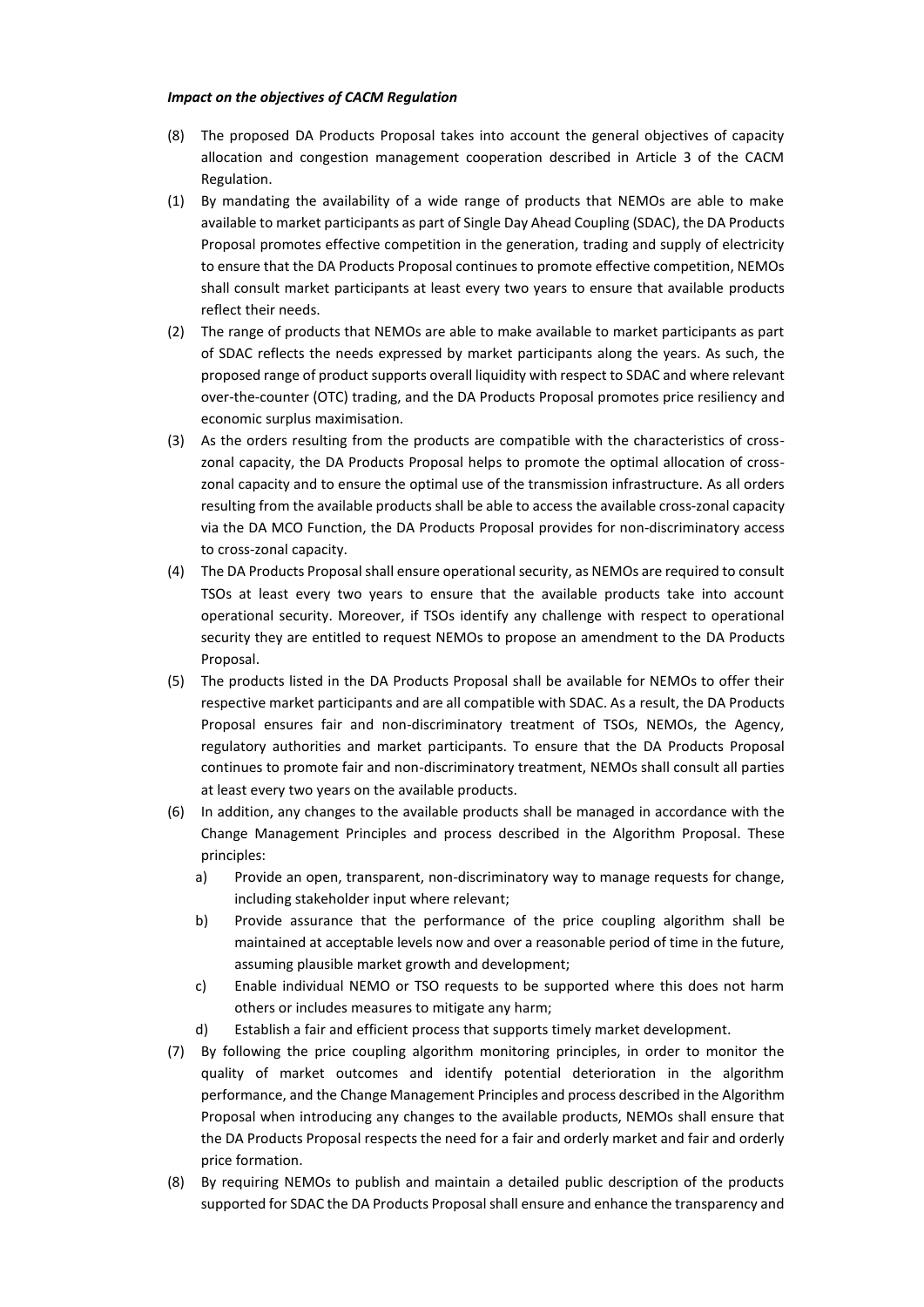reliability of information. Moreover, NEMOs shall involve all stakeholders in any consultation necessary to manage changes to the DA Products Proposal or the available products.

- (9) The DA Products Proposal creates a level playing field for NEMOs as all products listed in the DA Products Proposal shall be available to all NEMOs, and any change to the products available products shall be governed by the Change Management Principles in the Algorithm Proposal.
- (10) By consulting all parties at least every two years on the available products, all NEMOs shall ensure that the DA Products Proposal continues to contribute to the efficient long-term operation and development of the electricity transmission system and electricity sector in the Union.
- (11) Each individual product can have an impact on the performance of the algorithm, which depends on their actual usage and the actual composition of the orders. In particular, the impact on the performance of the algorithm depends on, among others:
	- i. number of orders submitted of that product;
	- ii. the specific values of the parameters specified in the orders submitted of that product, including prices and quantities and the relation between blocks as for block products;
	- iii. its concurrent usage together with the other products and the TSO requirements.

#### *Article 1*

### **Subject matter and scope**

1. The products accommodated in SDAC as determined in this DA Products Proposal is the common proposal by all NEMOs in accordance with Article 40 of the Regulation (EU) 2015/1222

### *Article 2*

## **Definitions**

For the purpose of this proposal, terms used shall have the meaning of the definitions included in Article 2 of *Regulation 2015/1222*, the other items of legislation referenced therein and MCO Plan. In addition, the following definitions shall apply:

- 1. **Request for Change**: means a formal request by one or more parties for any modification to be made to the price coupling algorithm or continuous trading matching algorithm or to its usage in production.
- 2. **Maximum Payment Condition (MP)**: means economical condition that can be associated to complex buy orders aimed at ensuring that the payment related to the order in all periods must not exceed a fixed consumption cost, which is global for the whole set of periods, and a consumption costs per MWh.
- 3. **Minimum Income Condition (MIC)**: means economical condition that can be associated to complex sell orders aimed at ensuring that the income related to the order in all periods must cover at least underlying production costs, quantified by considering the start-up cost of a power plant and operational costs per MWh of the same power plant.
- 4. **Scheduled Stop**: means condition that can be added to a MIC and applies when the MIC order is deactivated. It only applies to the periods defined in the condition and treats the cheapest suborder in these periods as a standard (aggregated) market time unit order. The purpose of this condition is to avoid abrupt stop in power generation.
- 5. **Acceptance Ratio**: means the minimum percentage on offered volume for which a block order can be accepted. It cannot be different for periods belonging to the same block.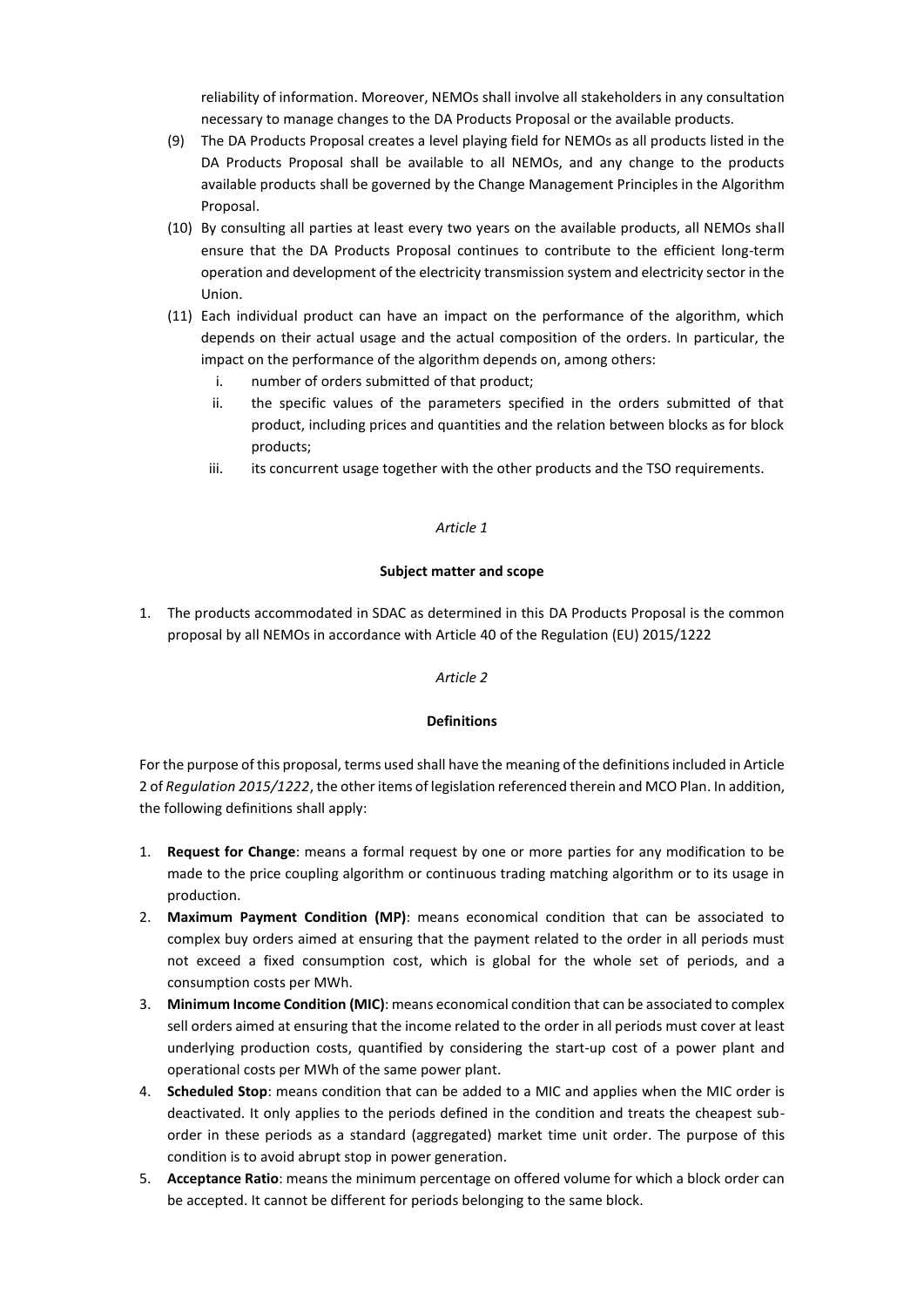- 6. **MTU**: means market time unit.
- 7. **PUN order**: for each MTU, means average of clearing prices in the bidding zones where PUN merit orders are active (offered volume from PUN merit orders bigger than 0), weighted for total accepted purchases from PUN merit orders.

## *Article 3*

## **General Requirements**

- 1. Each NEMO shall publish to market participants the list of the available products in the relevant NEMO's market rules.
- 2. All orders resulting from these products submitted to the price coupling algorithm shall be expressed in euros and make reference to the MTU. NEMOs are entitled to arrange that orders submitted by market participants are expressed and settled in local currencies or euros.
- 3. New or modified products are subject to a Request for Change, which is subject to the Change Management Principles established in the Algorithm Proposal.

## *Article 4*

## **Single Day Ahead Coupling products**

1. The price coupling algorithm shall support the following products, covering one or multiple MTUs:

# **Aggregated MTUs orders**

- 2. Demand (respectively, supply) aggregated MTUs orders are indicated offers from all market participants submitted in the same bidding zone and aggregated into a single curve referred to as aggregated demand (respectively, supply) curve defined for each relevant period of the day. Orders are sorted by price:
	- a. Demand orders are sorted from the highest price to the lowest
	- b. Supply orders are sorted from the lowest to the highest price.
- 3. Following kind of aggregated MTUs orders exist:
	- a. Linear piecewise curves containing only interpolated orders (curves should be strictly monotonous i.e. two consecutive points of the same curve cannot have the same price, except for the first two points defined at the maximum / minimum prices of the bidding zone)
	- b. Stepwise curves containing only step orders (curves should be monotonous i.e. two consecutive points always have either the same price or the same quantity).
	- c. Hybrid curves containing both types of orders (composed by both linear and stepwise segments).
- 4. One demand (respectively, supply) MTU order is said to be in-the-money when the market clearing price is lower (respectively, higher) than the price of the MTU order. Any order in-the-money must be fully accepted.
- 5. One demand (respectively, supply) MTU order is said to be out-of-the-money when the market clearing price is higher (respectively, lower) than the price of the MTU order. Any order out-of-themoney must be rejected.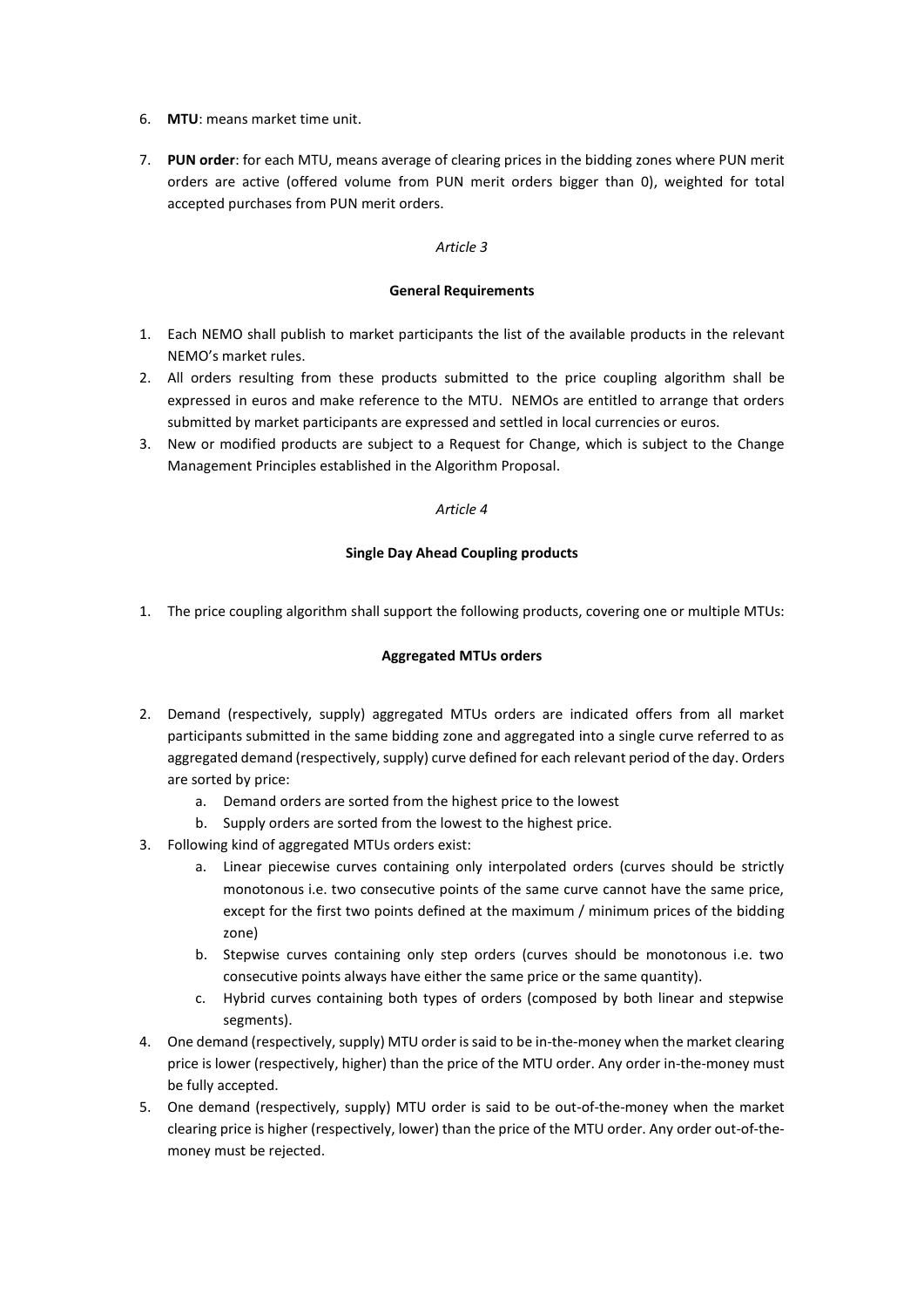6. One demand or supply MTU order is said to be at-the-money when the price of the MTU order is equal to the market clearing price. Any order at-the-money can be either accepted (fully or partially) or rejected.

## **Complex orders**

- 7. Complex orders comprise MIC orders (respectively MP orders) and load gradient orders.
- 8. MIC orders (respectively, MP orders) are composed by:
	- a) N set of MTU sub-orders (sell for MIC orders; buy for MP orders, whereas N is the number of MTUs included in a day), one set per MTU;
	- b) An economic condition, which represents the minimum income (respectively, maximum payment) expected by order's owner defined by:
		- i. A fix term in euros;
		- ii. A variable term in euros per accepted MWh.
- 9. If the economic condition is not fulfilled, the MIC (respectively, MP) order must be rejected. If the economic condition is fulfilled, the MIC (respectively, MP) order could be accepted. If the economic condition is fulfilled but the MIC (respectively, MP) order is rejected, the MIC (respectively, MP) order is then defined as "paradoxically rejected".
- 10. Scheduled Stop condition only applies to deactivated MIC orders and only in the periods declared as part of the Scheduled Stop interval by the MIC order. In case on which MIC order is deactivated, the first MTU sub-order of the set of offers belonging to the deactivated MIC order in the MTU will remain activated and they will be (could be) accepted if they are in the money (at the money).
- 11. Load gradient orders: (sell complex order with or without MIC condition) condition that limits the variation between the accepted volume of an order in a MTU and the accepted volume of the same order in the adjacent MTUs, according to an increase gradient and/or a decrease one. Between two consecutive MTUs, the accepted volume of a load gradients order cannot vary by more than the defined gradients.

### **Block orders**

- 12. A block order consists of a fixed price limit (minimum price for sales block and maximum price for purchase blocks), a minimum acceptance ratio and a volume for a number of MTUs. If volume is not the same for all periods, block is defined also as profile block.
- 13. Block orders cannot be accepted for a volume less than their minimum acceptance ratio. Acceptance ratio must be the same for all MTUs belonging to the block.
- 14. For block orders one single price shall be calculated on the volume weighted average of the respective MTUs market clearing prices.
- 15. The condition of rejection for a block order depends on the block volume weighted average margin clearing prices over all periods:
	- a. Sales block orders must be rejected if the block volume weighted average MCP (market clearing price) is lower than the block order price;
	- b. Purchase block orders must be rejected if the block volume weighted average MCP (market clearing price) is higher than the block order price;
	- c. A block can be paradoxically rejected (not accepted in the money block), but not paradoxically accepted (accepted out of the money block).
- 16. Linked block orders: block orders in the same bidding zone can be linked together in a parent-child relation. A child block cannot be accepted if the parent one is rejected. An out of money parent block can be saved by one or more in the money children blocks (if the child's acceptance compensates, in terms of economic surplus, the loss associated to parent's acceptance).
- 17. Exclusive groups of block orders: is a set of block orders for which the sum of the acceptance ratios cannot exceed 1.